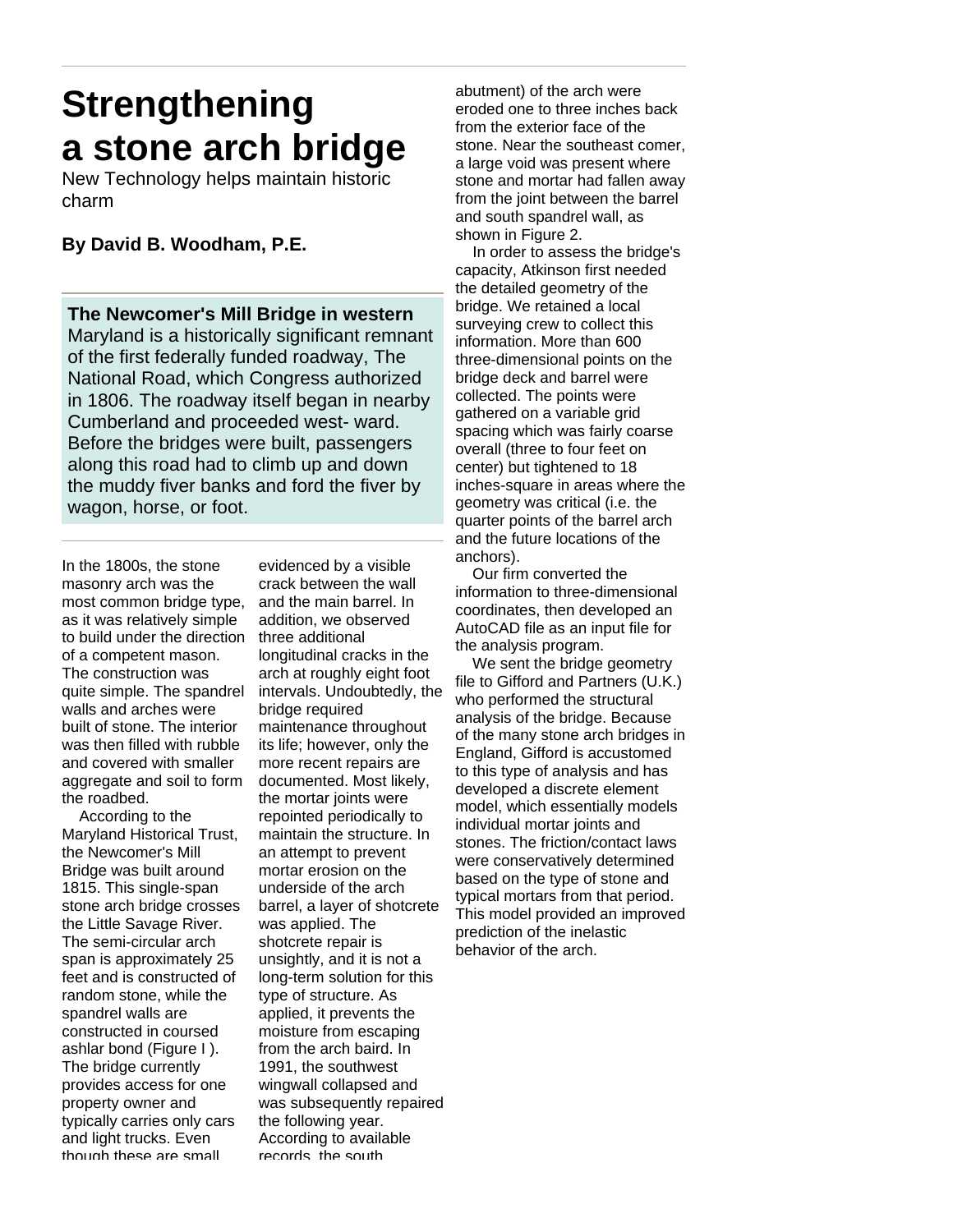loads by modem standards, they are greater than those envisaged by the original builders. In 1999, Atkinson-Noland & Associates was contracted to bring the bridge back to its original condition. The major deficiency observed on the bridge was the detachment of the spandrel walls, a common problem in masonry arch bridges.

The south spandrel wall was dearly separating, and the north wall was also beginning to separate, as

spandrel wall was also rebuilt in 1995. Many mortar joints near the springing (the location where the arch meets the



**Figure 1: View of south spandrel wall showing the location of repaired cracks and remedial spandrel anchors.**

#### **Structural Engineer** May 2000



**Figure 2: (top) Severe deterioration at Southwest corner showing separation of spandrel wall from arch barrel and resulting void. Figure 3: (bottom) Section through arch showing typical ARCHTEC strengthening anchors installed tangent to intrados at quarter span (dimensions shown are in meters).**

# **LESSONS LEARNED**

the arch. The anchors were recessed two inches into the stone core, and the holes were patched once the anchor had been installed and grouted, Sixteen Cintec anchors (six feet to 10 feet in length) were installed on the south and north spandrel walls to tie the walls together with the arch barrel, making these elements act compositely. In addition, three, 29-foot anchors were installed connecting the north and south spandrel walls to prevent further separation. Four main ARCHTEC anchors were installed from the roadway of the bridge and designed to pass tangentially near the arch intrados at the quarter span (Figure 3]. For efficiency, the 14-foot anchors had to pass as close to the intrados as practically possible -- in this case, within four inches (10 an.) of the intrados. In order to achieve the proper placement of the reinforcing, we needed to layout the location of the anchor entry point and the vertical and horizontal angles carefully. According to Wayne Ruth of Masonry Solutions, "New masonry coring equipment both simplifies and accelerates the installation of the longer anchors." With nearly 300 feet of coring the new equipment made a